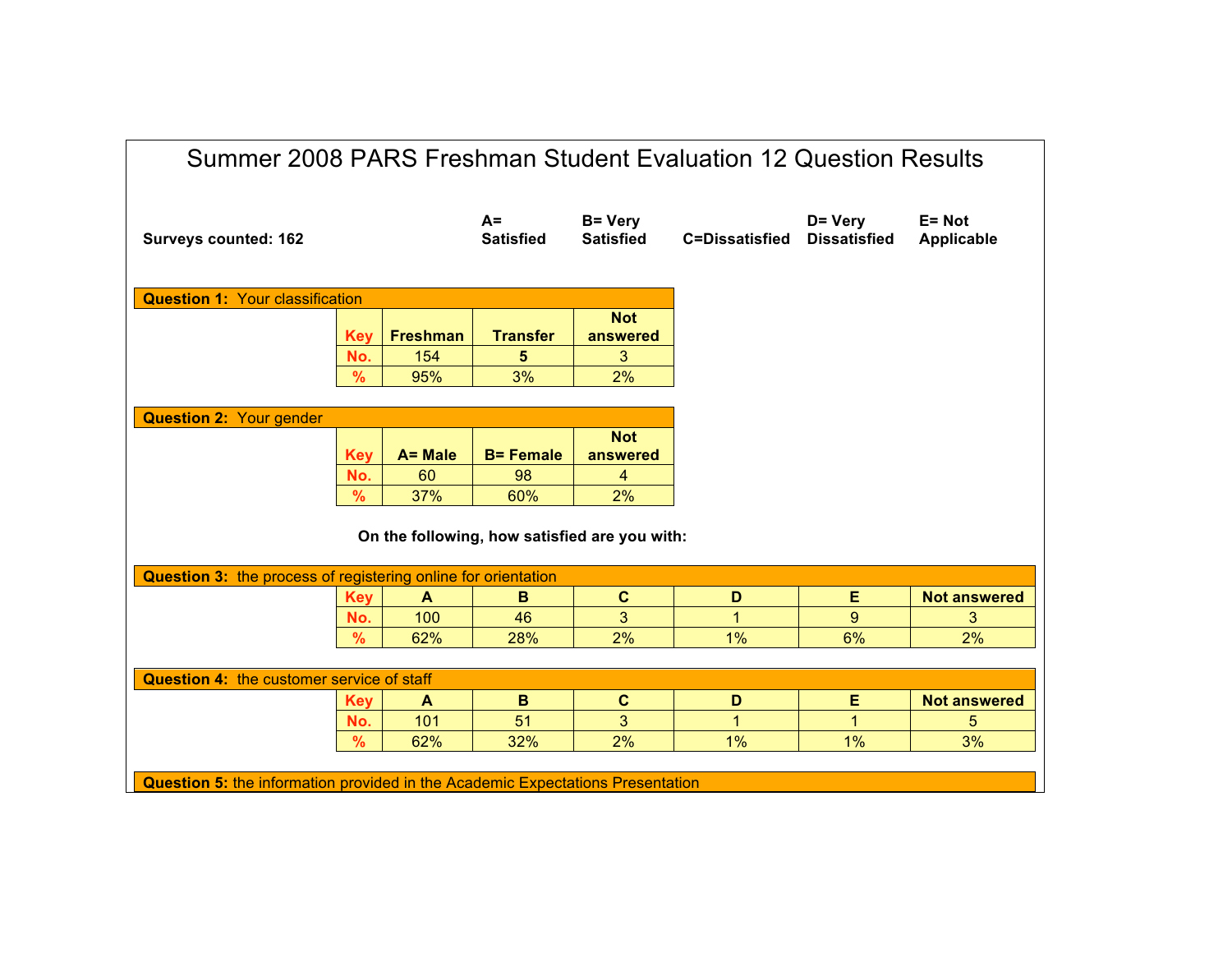|                                                                                                 | <b>Key</b>                                   | A            | B            | $\mathbf C$    | D              | E              | <b>Not answered</b>     |  |
|-------------------------------------------------------------------------------------------------|----------------------------------------------|--------------|--------------|----------------|----------------|----------------|-------------------------|--|
|                                                                                                 | No.                                          | 102          | 50           | $\mathbf{1}$   | $\mathbf 1$    | 5              | 3                       |  |
|                                                                                                 | $\frac{9}{6}$                                | 63%          | 31%          | 1%             | 1%             | 3%             | 2%                      |  |
|                                                                                                 |                                              |              |              |                |                |                |                         |  |
| <b>Question 6:</b> creating class schedule with Panther Advisement Registration Services (PARS) |                                              |              |              |                |                |                |                         |  |
|                                                                                                 | <b>Key</b>                                   | A            | B            | $\mathbf{C}$   | D              | E              | <b>Not answered</b>     |  |
|                                                                                                 | No.                                          | 84           | 55           | $\overline{4}$ | $\overline{2}$ | 13             | 4                       |  |
|                                                                                                 | $\frac{9}{6}$                                | 52%          | 34%          | 3%             | 1%             | 8%             | 3%                      |  |
|                                                                                                 |                                              |              |              |                |                |                |                         |  |
| <b>Question 7: the Housing seminar, tour and payment collections</b>                            |                                              |              |              |                |                |                |                         |  |
|                                                                                                 | <b>Key</b>                                   | $\mathbf{A}$ | B            | $\mathbf c$    | D              | E              | <b>Not answered</b>     |  |
|                                                                                                 | No.                                          | 94           | 46           | $6\phantom{1}$ | $\overline{2}$ | 10             | 4                       |  |
|                                                                                                 | $\frac{9}{6}$                                | 58%          | 28%          | 4%             | 1%             | 6%             | 3%                      |  |
|                                                                                                 |                                              |              |              |                |                |                |                         |  |
|                                                                                                 | <b>Question 8: training of Panthertracks</b> |              |              |                |                |                |                         |  |
|                                                                                                 | <b>Key</b>                                   | $\mathbf{A}$ | $\, {\bf B}$ | $\mathbf{C}$   | D              | E              | <b>Not answered</b>     |  |
|                                                                                                 | No.                                          | 98           | 42           | 4              | $\mathbf{1}$   | 12             | 5                       |  |
|                                                                                                 | $\%$                                         | 61%          | 26%          | 3%             | 1%             | 7%             | 3%                      |  |
|                                                                                                 |                                              |              |              |                |                |                |                         |  |
| <b>Question 9: receiving counsel from Student Financial Services</b>                            |                                              |              |              |                |                |                |                         |  |
|                                                                                                 | <b>Key</b>                                   | A            | B            | $\mathbf{C}$   | D              | E              | <b>Not answered</b>     |  |
|                                                                                                 | No.                                          | 95           | 47           | 5              | 5              | $\overline{7}$ | 3                       |  |
|                                                                                                 | $\frac{9}{6}$                                | 59%          | 29%          | 3%             | 3%             | 4%             | 2%                      |  |
|                                                                                                 |                                              |              |              |                |                |                |                         |  |
| Question 10: the process of obtaining your picture ID                                           |                                              |              |              |                |                |                |                         |  |
|                                                                                                 | <b>Key</b>                                   | $\mathbf{A}$ | B            | $\mathbf{C}$   | D              | E              | <b>Not answered</b>     |  |
|                                                                                                 | No.                                          | 91           | 46           | $6\phantom{1}$ | $\overline{2}$ | 13             | $\overline{\mathbf{4}}$ |  |
|                                                                                                 | %                                            | 56%          | 28%          | 4%             | 1%             | 8%             | 3%                      |  |
|                                                                                                 |                                              |              |              |                |                |                |                         |  |
| <b>Question 11: time allotted for each session's rotation</b>                                   |                                              |              |              |                |                |                |                         |  |
|                                                                                                 | <b>Key</b>                                   | A            | $\mathbf B$  | $\mathbf c$    | D              | Е              | <b>Not answered</b>     |  |
|                                                                                                 | No.                                          | 88           | 36           | 9              | $\mathbf{1}$   | $6\phantom{1}$ | 22                      |  |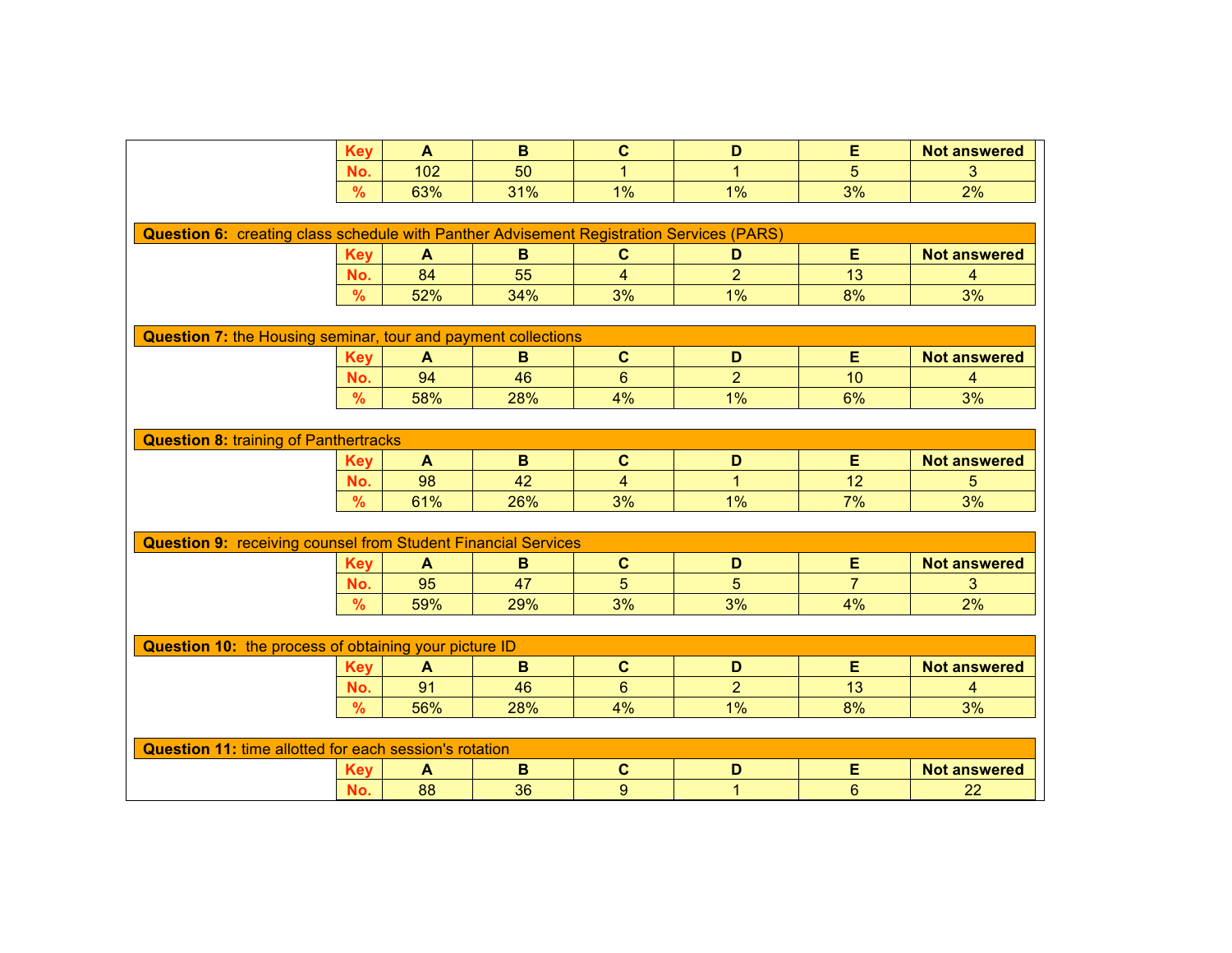|                                            | $\frac{9}{6}$ | 54% | 22% | 5%  | 1% | 4% | 14%                 |
|--------------------------------------------|---------------|-----|-----|-----|----|----|---------------------|
|                                            |               |     |     |     |    |    |                     |
| Question 12: the length of today's program |               |     |     |     |    |    |                     |
|                                            | <b>Key</b>    | Ë   | в   | ີ   |    |    | <b>Not answered</b> |
|                                            | No.           | 77  | 33  | 16  |    |    | 24                  |
|                                            | %             | 48% | 20% | 10% | 3% | 4% | 15%                 |

## Consolidated Responses

| <b>Question 3:</b>              | <b>Percentage</b> |
|---------------------------------|-------------------|
| <b>Satisfied &amp; Very</b>     |                   |
| <b>Satisfied</b>                | 90%               |
| <b>Dissatisfied &amp; Very</b>  |                   |
| <b>Dissatisfied</b>             | 3%                |
| <b>Not Applicable &amp; Not</b> |                   |
| <b>Answered</b>                 | 7%                |

| <b>Question 4:</b>              | <b>Percentage</b> |
|---------------------------------|-------------------|
| <b>Satisfied &amp; Very</b>     |                   |
| <b>Satisfied</b>                | 94%               |
| <b>Dissatisfied &amp; Very</b>  |                   |
| <b>Dissatisfied</b>             | 3%                |
| <b>Not Applicable &amp; Not</b> |                   |
| <b>Answered</b>                 | 4%                |

| <b>Question 5:</b>             | <b>Percentage</b> |
|--------------------------------|-------------------|
| <b>Satisfied &amp; Very</b>    |                   |
| <b>Satisfied</b>               | 94%               |
| <b>Dissatisfied &amp; Very</b> |                   |
| <b>Dissatisfied</b>            | $1\%$             |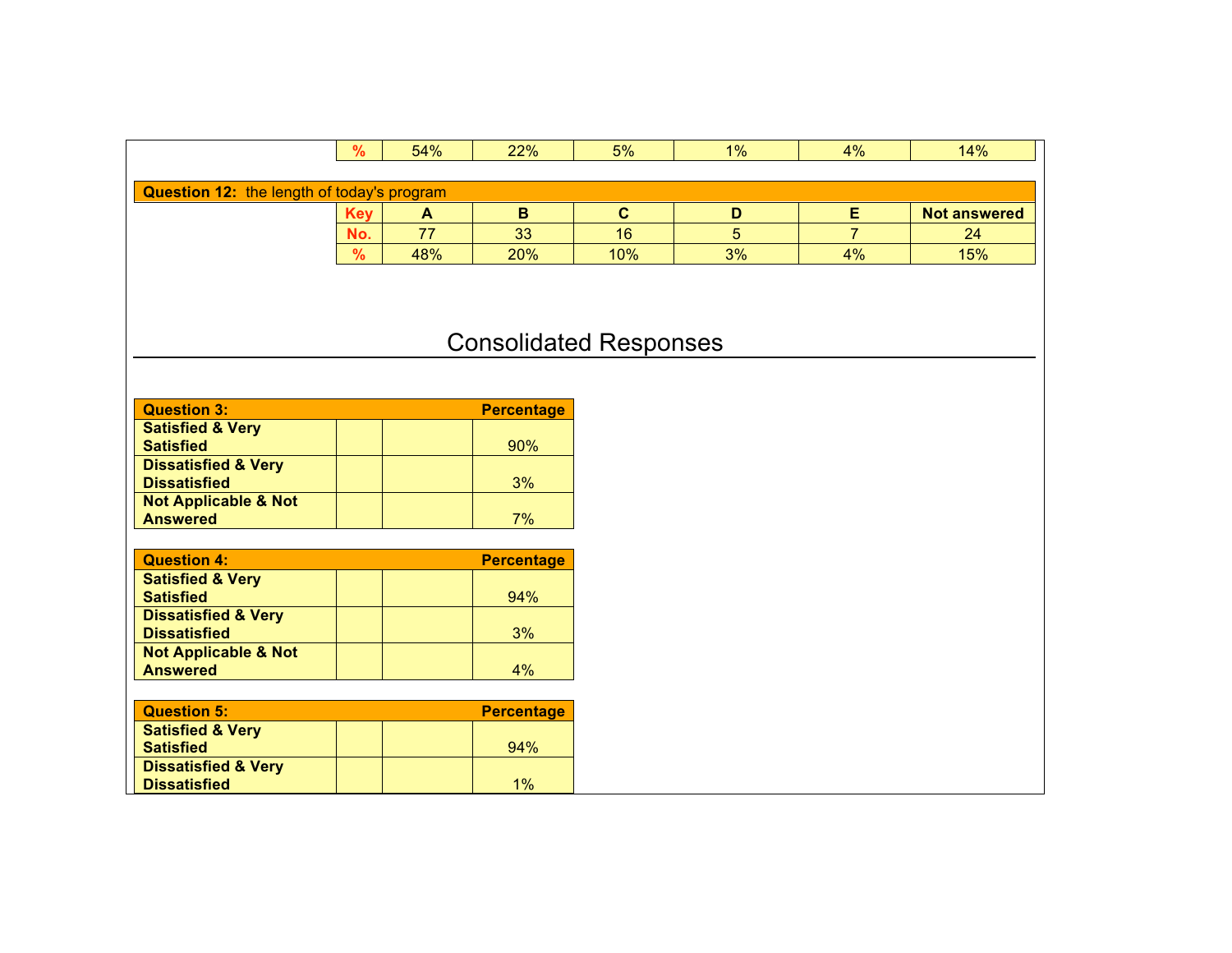| <b>Not Applicable &amp; Not</b>                    |                   |
|----------------------------------------------------|-------------------|
| <b>Answered</b>                                    | 5%                |
|                                                    |                   |
| <b>Question 6:</b>                                 | <b>Percentage</b> |
| <b>Satisfied &amp; Very</b>                        |                   |
| <b>Satisfied</b>                                   | 86%               |
| <b>Dissatisfied &amp; Very</b>                     |                   |
| <b>Dissatisfied</b>                                | 4%                |
| <b>Not Applicable &amp; Not</b>                    |                   |
| <b>Answered</b>                                    | 11%               |
|                                                    |                   |
| <b>Question 7:</b>                                 | <b>Percentage</b> |
| <b>Satisfied &amp; Very</b>                        |                   |
| <b>Satisfied</b>                                   | 86%               |
| <b>Dissatisfied &amp; Very</b>                     |                   |
| <b>Dissatisfied</b>                                | 5%                |
| <b>Not Applicable &amp; Not</b>                    |                   |
| <b>Answered</b>                                    | 9%                |
|                                                    |                   |
| <b>Question 8:</b>                                 | <b>Percentage</b> |
| <b>Satisfied &amp; Very</b>                        |                   |
| <b>Satisfied</b>                                   |                   |
|                                                    | 86%               |
| <b>Dissatisfied &amp; Very</b>                     |                   |
| <b>Dissatisfied</b>                                | 3%                |
| <b>Not Applicable &amp; Not</b>                    |                   |
| <b>Answered</b>                                    | 11%               |
|                                                    |                   |
| <b>Question 9:</b>                                 | <b>Percentage</b> |
| <b>Satisfied &amp; Very</b>                        |                   |
| <b>Satisfied</b>                                   | 88%               |
| <b>Dissatisfied &amp; Very</b>                     |                   |
| <b>Dissatisfied</b>                                | 6%                |
| <b>Not Applicable &amp; Not</b><br><b>Answered</b> | 6%                |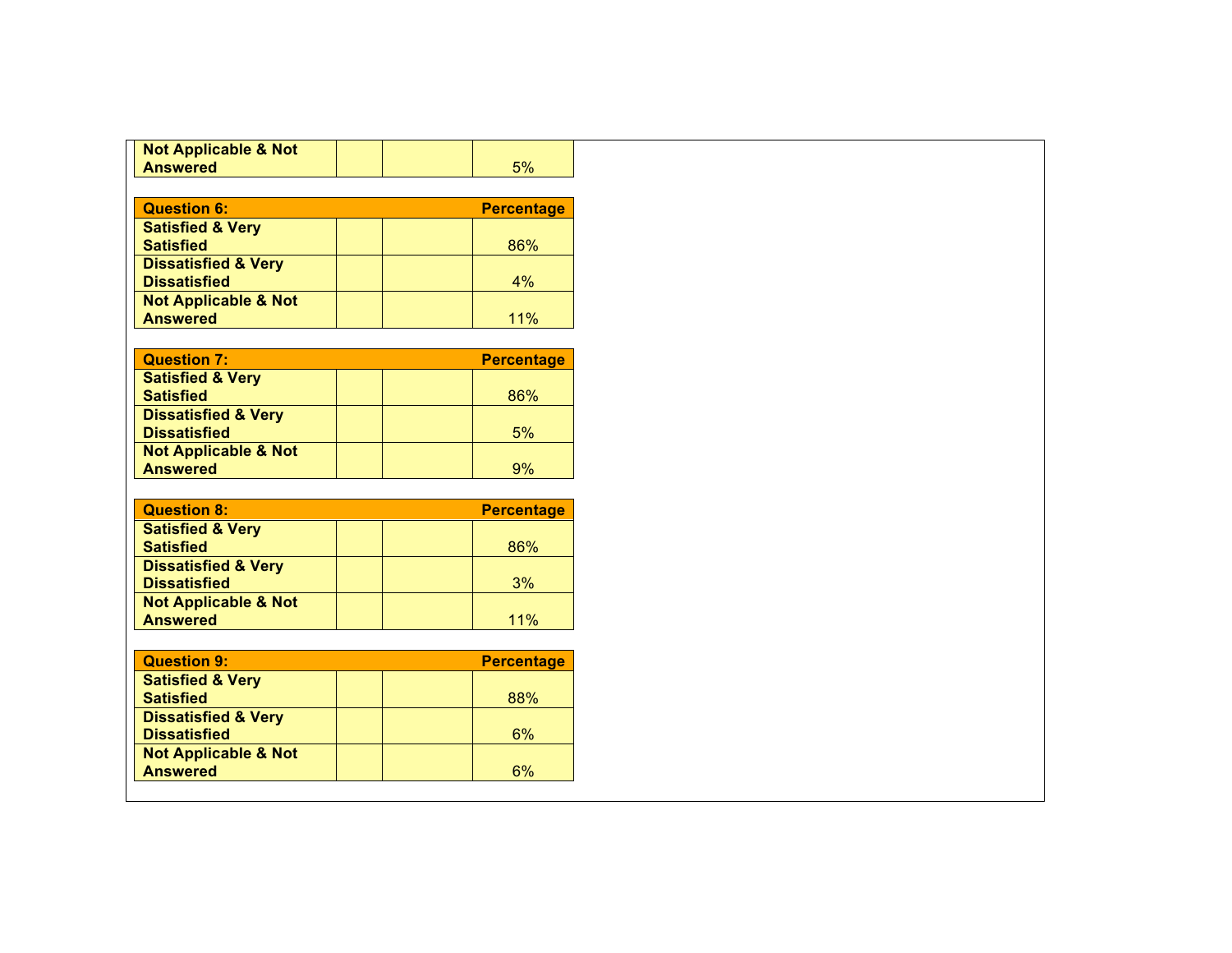| <b>Question 10:</b>                                              |  |  | <b>Percentage</b>           |                           |                       |  |                                |
|------------------------------------------------------------------|--|--|-----------------------------|---------------------------|-----------------------|--|--------------------------------|
| <b>Satisfied &amp; Very</b>                                      |  |  |                             |                           |                       |  |                                |
| <b>Satisfied</b>                                                 |  |  | 85%                         |                           |                       |  |                                |
| <b>Dissatisfied &amp; Very</b><br><b>Dissatisfied</b>            |  |  | 5%                          |                           |                       |  |                                |
| <b>Not Applicable &amp; Not</b>                                  |  |  |                             |                           |                       |  |                                |
| <b>Answered</b>                                                  |  |  | 11%                         |                           |                       |  |                                |
|                                                                  |  |  |                             |                           |                       |  |                                |
| <b>Question 11:</b>                                              |  |  | <b>Percentage</b>           |                           |                       |  |                                |
| <b>Satisfied &amp; Very</b>                                      |  |  |                             |                           |                       |  |                                |
| <b>Satisfied</b>                                                 |  |  | 77%                         |                           |                       |  |                                |
| <b>Dissatisfied &amp; Very</b>                                   |  |  |                             |                           |                       |  |                                |
| <b>Dissatisfied</b>                                              |  |  | 6%                          |                           |                       |  |                                |
| <b>Not Applicable &amp; Not</b>                                  |  |  |                             |                           |                       |  |                                |
| <b>Answered</b>                                                  |  |  | 17%                         |                           |                       |  |                                |
| <b>Question 12:</b>                                              |  |  | <b>Percentage</b>           |                           |                       |  |                                |
| <b>Satisfied &amp; Very</b>                                      |  |  |                             |                           |                       |  |                                |
| <b>Satisfied</b>                                                 |  |  | 68%                         |                           |                       |  |                                |
| <b>Dissatisfied &amp; Very</b>                                   |  |  |                             |                           |                       |  |                                |
| <b>Dissatisfied</b>                                              |  |  | 13%                         |                           |                       |  |                                |
| <b>Not Applicable &amp; Not</b>                                  |  |  |                             |                           |                       |  |                                |
| <b>Answered</b>                                                  |  |  | 19%                         |                           |                       |  |                                |
| Summer 2008 PARS Transfer Student Evaluation 10 Question Results |  |  |                             |                           |                       |  |                                |
| <b>Surveys counted: 5</b>                                        |  |  | A= Very<br><b>Satisfied</b> | $B =$<br><b>Satisfied</b> | <b>C=Dissatisfied</b> |  | D= Very<br><b>Dissatisfied</b> |
| <b>Question 1: Which best describes you</b>                      |  |  |                             | <b>Not</b>                |                       |  |                                |

**answered** 

**Key Freshman Transfer**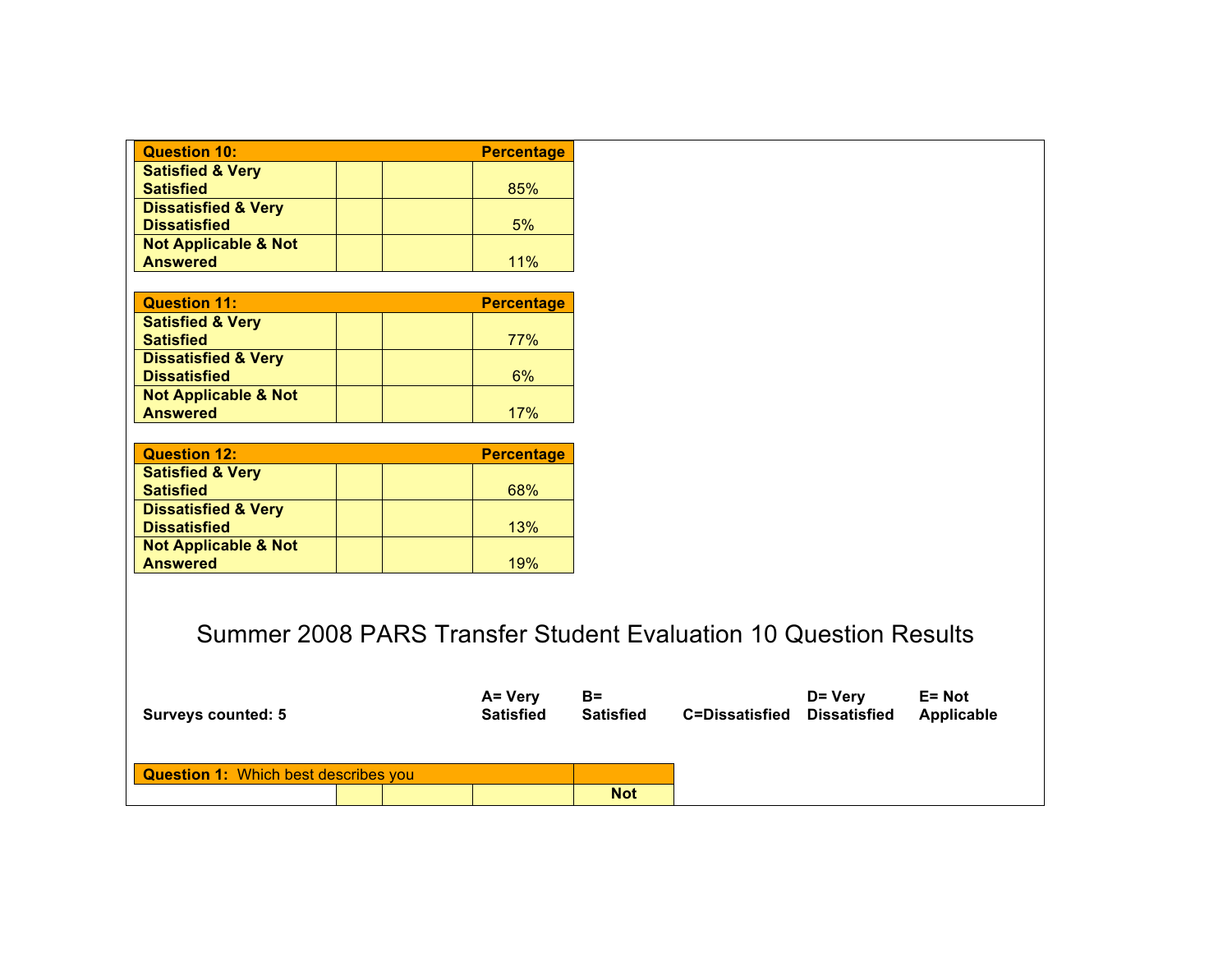|                                                                                 |               |                  |                  | answered       |                |                |                     |
|---------------------------------------------------------------------------------|---------------|------------------|------------------|----------------|----------------|----------------|---------------------|
|                                                                                 | No.           | $\mathbf{0}$     | 5 <sup>5</sup>   | $\mathbf{0}$   |                |                |                     |
|                                                                                 | $\%$          | 0%               | 100%             | 0%             |                |                |                     |
|                                                                                 |               |                  |                  |                |                |                |                     |
| <b>Question 2: Your gender</b>                                                  |               |                  |                  |                |                |                |                     |
|                                                                                 |               |                  |                  | <b>Not</b>     |                |                |                     |
|                                                                                 | <b>Key</b>    | A= Male          | <b>B= Female</b> | answered       |                |                |                     |
|                                                                                 | No.           | $\mathbf{0}$     | 5                | $\mathbf{0}$   |                |                |                     |
|                                                                                 | $\%$          | 0%               | 100%             | 0%             |                |                |                     |
| On the following, how satisfied are you with:                                   |               |                  |                  |                |                |                |                     |
| Question 3: the process of registering online for orientation                   |               |                  |                  |                |                |                |                     |
|                                                                                 | <b>Key</b>    | $\mathbf{A}$     | $\mathbf B$      | $\mathbf{C}$   | $\mathbf D$    | E              | <b>Not answered</b> |
|                                                                                 | No.           | $\overline{2}$   | 1                | 1              | 1              | $\mathbf{0}$   | $\mathbf{0}$        |
|                                                                                 | $\frac{9}{6}$ | 40%              | 20%              | 20%            | 20%            | 0%             | 0%                  |
|                                                                                 |               |                  |                  |                |                |                |                     |
| <b>Question 4: the customer service of staff</b>                                |               |                  |                  |                |                |                |                     |
|                                                                                 | <b>Key</b>    | A                | $\mathbf B$      | $\mathbf{C}$   | D              | E              | <b>Not answered</b> |
|                                                                                 | No.           | $\overline{3}$   | $\overline{0}$   | $\overline{1}$ | $\overline{0}$ | $\overline{0}$ |                     |
|                                                                                 | $\frac{9}{6}$ | 60%              | 0%               | 20%            | 0%             | 0%             | 20%                 |
|                                                                                 |               |                  |                  |                |                |                |                     |
| <b>Question 5: creating class schedule with a Professional Academic Advisor</b> |               |                  |                  |                |                |                |                     |
|                                                                                 | <b>Key</b>    | $\blacktriangle$ | B                | $\mathbf{C}$   | D              | E              | <b>Not answered</b> |
|                                                                                 | No.           | $\overline{4}$   | $\overline{1}$   | $\mathbf{0}$   | $\overline{0}$ | $\mathbf 0$    | $\mathbf 0$         |
|                                                                                 | $\frac{9}{6}$ | 80%              | 20%              | 0%             | 0%             | 0%             | 0%                  |
|                                                                                 |               |                  |                  |                |                |                |                     |
| <b>Question 6: receiving counsel from Student Financial Services</b>            |               |                  |                  |                |                |                |                     |
|                                                                                 | <b>Key</b>    | $\blacktriangle$ | B                | $\mathbf{C}$   | D              | E              | <b>Not answered</b> |
|                                                                                 | No.           | 2 <sup>1</sup>   | $\overline{2}$   | $\mathbf{0}$   | $\Omega$       | $\mathbf{1}$   | $\mathbf{0}$        |
|                                                                                 | $\frac{9}{6}$ | 40%              | 40%              | 0%             | 0%             | 20%            | 0%                  |
|                                                                                 |               |                  |                  |                |                |                |                     |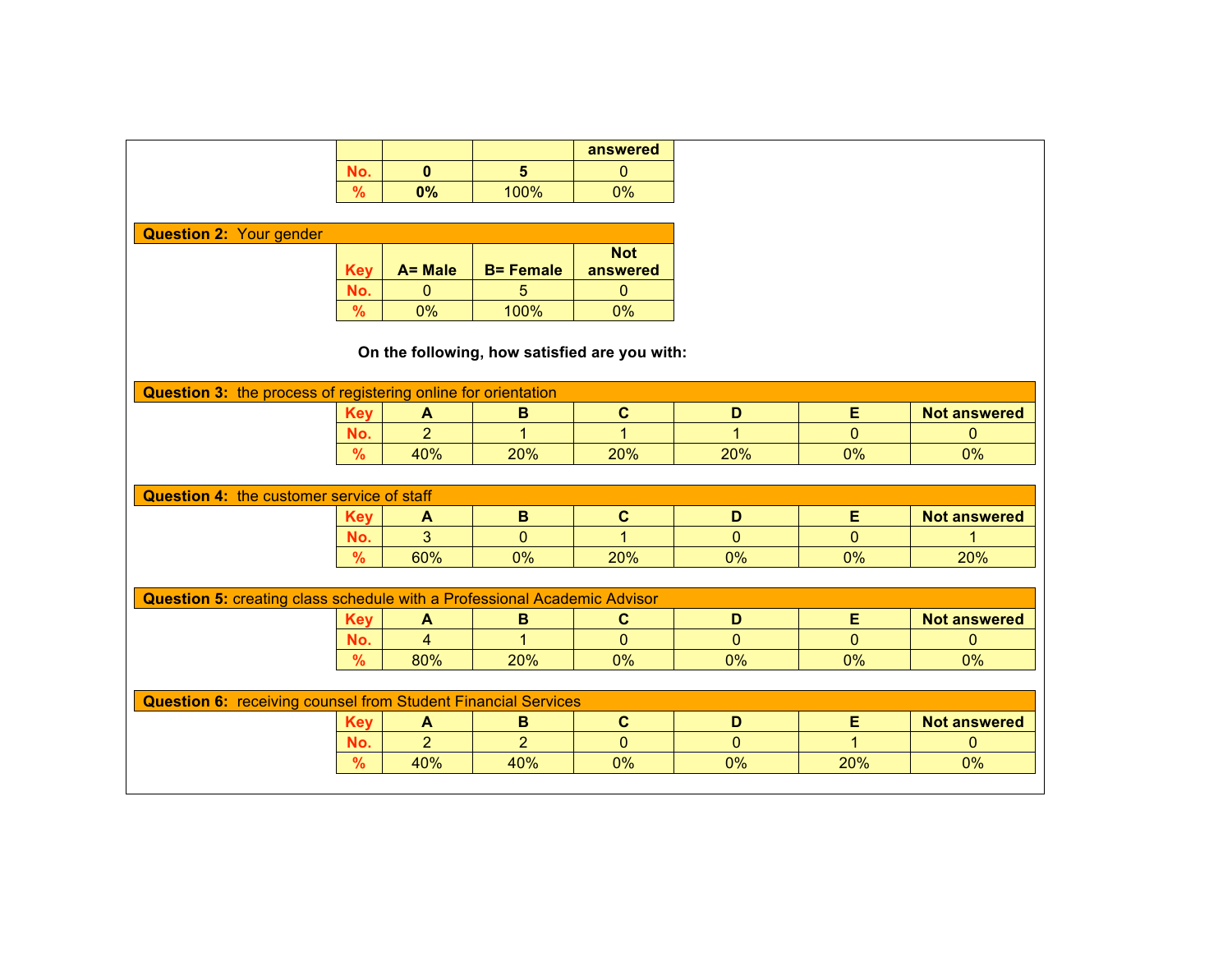| Question 7: the process of obtaining your picture ID                   |            |                  |                   |              |                |                |                     |
|------------------------------------------------------------------------|------------|------------------|-------------------|--------------|----------------|----------------|---------------------|
|                                                                        | <b>Key</b> | $\blacktriangle$ | $\, {\bf B}$      | $\mathbf c$  | D              | E              | <b>Not answered</b> |
|                                                                        | No.        | 5                | $\overline{0}$    | $\mathbf{0}$ | $\mathbf{0}$   | $\mathbf{0}$   | $\Omega$            |
|                                                                        | $\%$       | 100%             | 0%                | 0%           | 0%             | 0%             | 0%                  |
|                                                                        |            |                  |                   |              |                |                |                     |
| <b>Question 8: time allotted for each session's rotation</b>           |            |                  |                   |              |                |                |                     |
|                                                                        | <b>Key</b> | $\blacktriangle$ | $\mathbf B$       | $\mathbf c$  | D              | E              | <b>Not answered</b> |
|                                                                        | No.        | $\overline{2}$   | $\overline{2}$    | $\mathbf{0}$ | $\overline{0}$ | $\overline{1}$ | $\mathbf{0}$        |
|                                                                        | $\%$       | 40%              | 40%               | 0%           | 0%             | 20%            | 0%                  |
|                                                                        |            |                  |                   |              |                |                |                     |
| Question 9: the length of today's program                              |            |                  |                   |              |                |                |                     |
|                                                                        | <b>Key</b> | $\blacktriangle$ | $\, {\bf B}$      | $\mathbf{C}$ | D              | E              | <b>Not answered</b> |
|                                                                        | No.        | $\overline{2}$   | 3                 | $\mathbf{0}$ | $\overline{0}$ | $\mathbf{0}$   | $\mathbf{0}$        |
|                                                                        | $\%$       | 40%              | 60%               | 0%           | 0%             | 0%             | 0%                  |
|                                                                        |            |                  |                   |              |                |                |                     |
| <b>Question 10: the Registrar's and Treasury Services Presentation</b> |            |                  |                   |              |                |                |                     |
|                                                                        | <b>Key</b> | $\blacktriangle$ | B                 | $\mathbf{C}$ | D              | E              | <b>Not answered</b> |
|                                                                        | No.        | $\overline{3}$   | $\Omega$          | $\Omega$     | $\mathbf{0}$   | $\overline{2}$ | $\mathbf{0}$        |
|                                                                        | $\%$       | 60%              | 0%                | 0%           | 0%             | 40%            | 0%                  |
| <b>Consolidated Responses</b>                                          |            |                  |                   |              |                |                |                     |
| <b>Question 3:</b>                                                     |            |                  |                   |              |                |                |                     |
| <b>Satisfied &amp; Very</b>                                            |            |                  | <b>Percentage</b> |              |                |                |                     |
| <b>Satisfied</b>                                                       |            |                  | 60%               |              |                |                |                     |
| <b>Dissatisfied &amp; Very</b><br><b>Dissatisfied</b>                  |            |                  | 40%               |              |                |                |                     |
| <b>Not Applicable &amp; Not</b><br><b>Answered</b>                     |            |                  | 0%                |              |                |                |                     |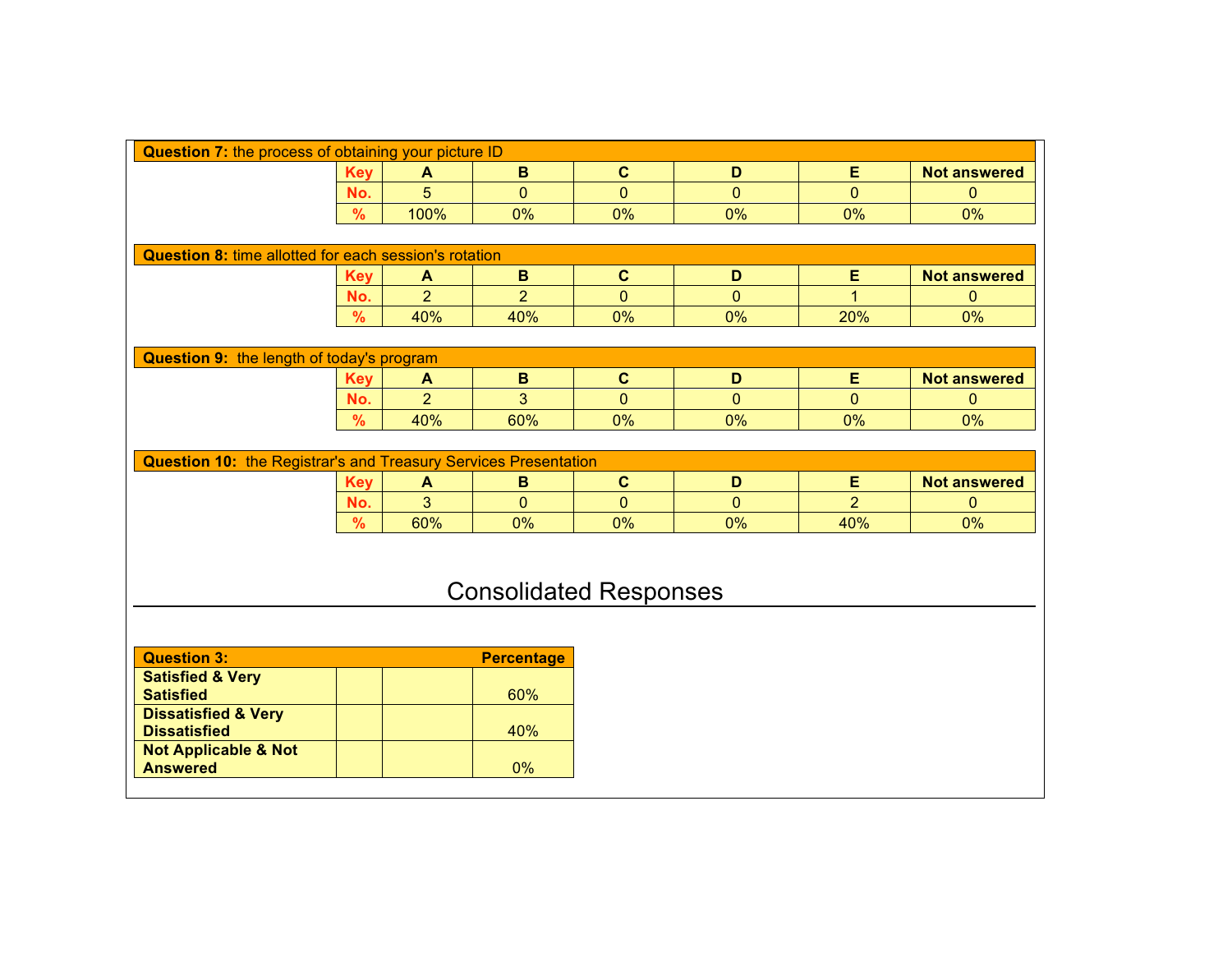| <b>Question 4:</b>              | <b>Percentage</b> |
|---------------------------------|-------------------|
| <b>Satisfied &amp; Very</b>     |                   |
| <b>Satisfied</b>                | 60%               |
| <b>Dissatisfied &amp; Very</b>  |                   |
| <b>Dissatisfied</b>             | <b>20%</b>        |
| <b>Not Applicable &amp; Not</b> |                   |
| <b>Answered</b>                 | 20%               |

| <b>Question 5:</b>              | <b>Percentage</b> |
|---------------------------------|-------------------|
| <b>Satisfied &amp; Very</b>     |                   |
| <b>Satisfied</b>                | 100%              |
| <b>Dissatisfied &amp; Very</b>  |                   |
| <b>Dissatisfied</b>             | $0\%$             |
| <b>Not Applicable &amp; Not</b> |                   |
| <b>Answered</b>                 | 0%                |

| <b>Question 6:</b>              | <b>Percentage</b> |
|---------------------------------|-------------------|
| <b>Satisfied &amp; Very</b>     |                   |
| <b>Satisfied</b>                | 80%               |
| <b>Dissatisfied &amp; Very</b>  |                   |
| <b>Dissatisfied</b>             | $0\%$             |
| <b>Not Applicable &amp; Not</b> |                   |
| <b>Answered</b>                 | 20%               |

| <b>Question 7:</b>              |  | <b>Percentage</b> |
|---------------------------------|--|-------------------|
| <b>Satisfied &amp; Very</b>     |  |                   |
| <b>Satisfied</b>                |  | 100%              |
| <b>Dissatisfied &amp; Very</b>  |  |                   |
| <b>Dissatisfied</b>             |  | $0\%$             |
| <b>Not Applicable &amp; Not</b> |  |                   |
| <b>Answered</b>                 |  | 0%                |

| <b>Question 8:</b>          |  | <b>Percentage</b> |
|-----------------------------|--|-------------------|
| <b>Satisfied &amp; Very</b> |  |                   |
| <b>Satisfied</b>            |  | 80%               |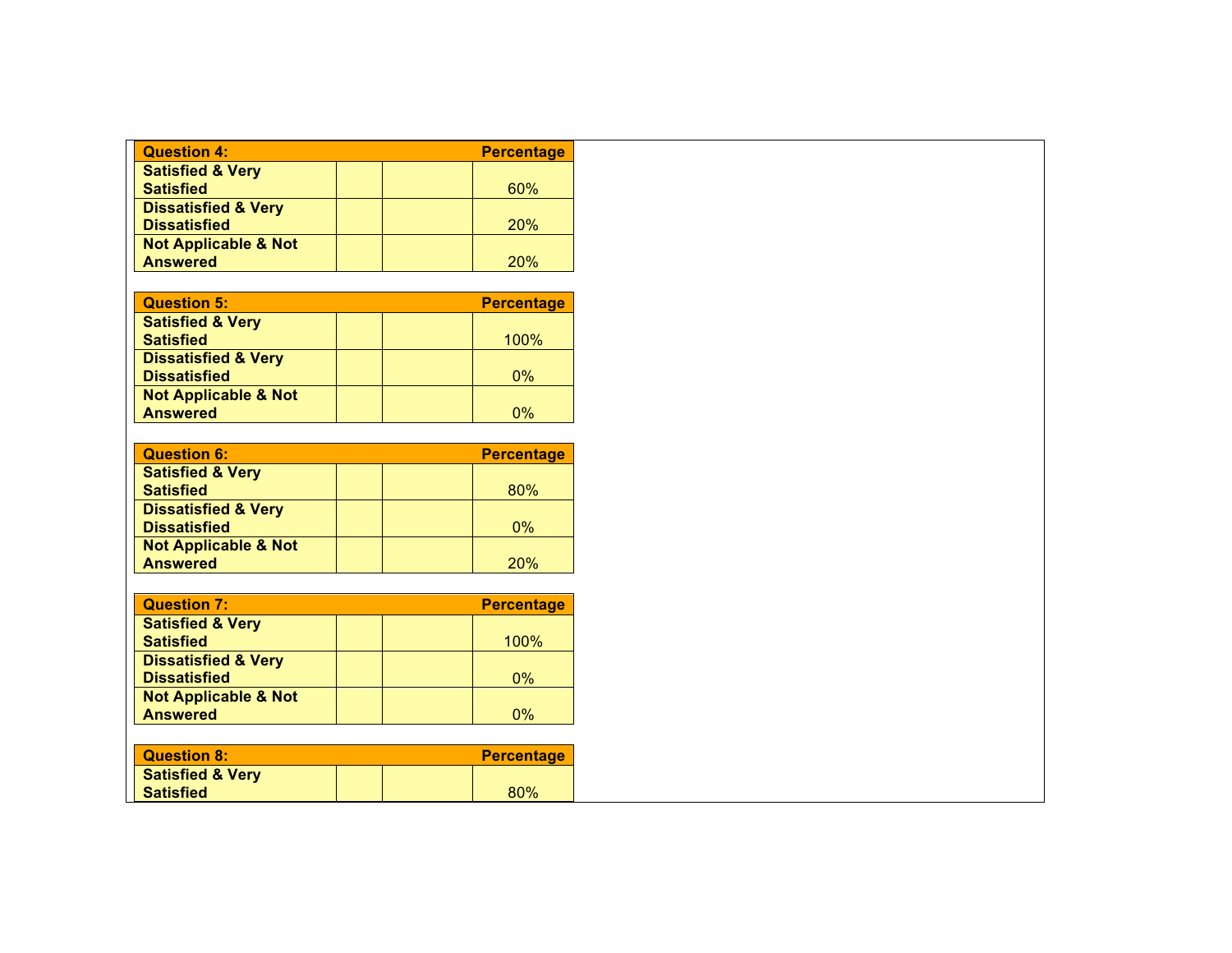| <b>Dissatisfied &amp; Very</b> |  |     |
|--------------------------------|--|-----|
| <b>Dissatisfied</b>            |  | 0%  |
| Not Applicable & Not           |  |     |
| <b>Answered</b>                |  | 20% |

| <b>Question 9:</b>              | <b>Percentage</b> |
|---------------------------------|-------------------|
| <b>Satisfied &amp; Very</b>     |                   |
| <b>Satisfied</b>                | 100%              |
| <b>Dissatisfied &amp; Very</b>  |                   |
| <b>Dissatisfied</b>             | $0\%$             |
| <b>Not Applicable &amp; Not</b> |                   |
| <b>Answered</b>                 | ሰ%                |

| <b>Question 10:</b>             | <b>Percentage</b> |
|---------------------------------|-------------------|
| <b>Satisfied &amp; Very</b>     |                   |
| <b>Satisfied</b>                | 60%               |
| <b>Dissatisfied &amp; Very</b>  |                   |
| <b>Dissatisfied</b>             | $0\%$             |
| <b>Not Applicable &amp; Not</b> |                   |
| <b>Answered</b>                 | 40%               |

## Summer 2008 PARS Transfer Student Evaluation 17 Question Results

| <b>Surveys counted: 24</b>             |               |                 | $A=$<br><b>Satisfied</b> | <b>B</b> = Very<br><b>Satisfied</b> | <b>C=Dissatisfied</b> | D= Very<br><b>Dissatisfied</b> | $E = Not$<br>Applicable |
|----------------------------------------|---------------|-----------------|--------------------------|-------------------------------------|-----------------------|--------------------------------|-------------------------|
| <b>Question 1: Your classification</b> |               |                 |                          |                                     |                       |                                |                         |
|                                        |               |                 |                          | <b>Not</b>                          |                       |                                |                         |
|                                        | Key           | <b>Freshman</b> | <b>Transfer</b>          | answered                            |                       |                                |                         |
|                                        | No.           | 0               | 21                       | 3                                   |                       |                                |                         |
|                                        | $\frac{9}{6}$ | 0%              | 88%                      | 12%                                 |                       |                                |                         |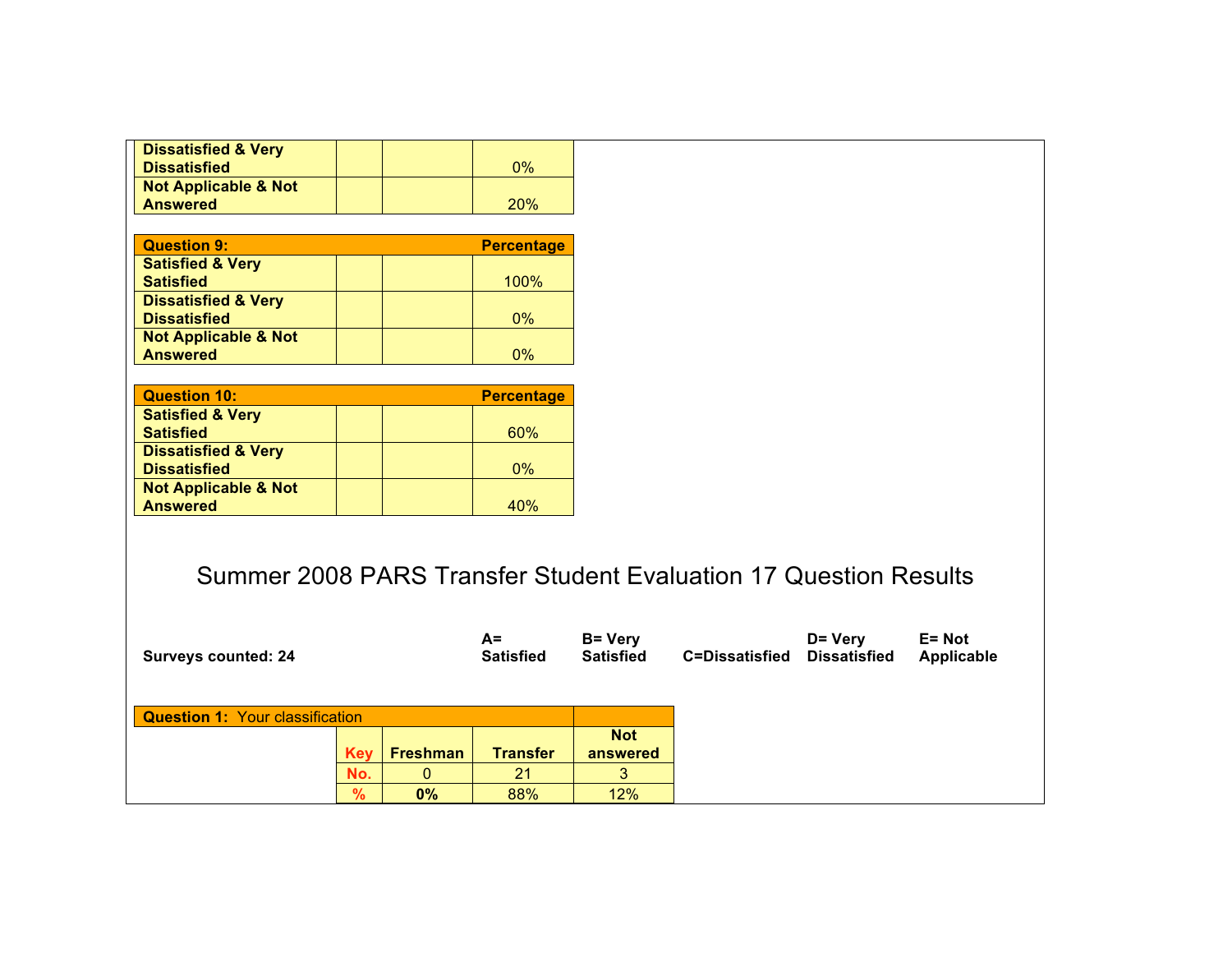| <b>Question 2: Your gender</b>                                                  |               |              |                  |                                               |                |                |                     |
|---------------------------------------------------------------------------------|---------------|--------------|------------------|-----------------------------------------------|----------------|----------------|---------------------|
|                                                                                 |               |              |                  | <b>Not</b>                                    |                |                |                     |
|                                                                                 | <b>Key</b>    | A= Male      | <b>B= Female</b> | answered                                      |                |                |                     |
|                                                                                 | No.           | 5            | 16               | 3                                             |                |                |                     |
|                                                                                 | %             | 21%          | 67%              | 12%                                           |                |                |                     |
|                                                                                 |               |              |                  |                                               |                |                |                     |
|                                                                                 |               |              |                  | On the following, how satisfied are you with: |                |                |                     |
| Question 3: the process of registering online for orientation                   |               |              |                  |                                               |                |                |                     |
|                                                                                 | <b>Key</b>    | $\mathbf{A}$ | B                | $\mathbf{C}$                                  | D              | E              | <b>Not answered</b> |
|                                                                                 | No.           | 15           | $\overline{4}$   | $\overline{1}$                                | $\overline{0}$ | $\overline{1}$ | 3                   |
|                                                                                 | $\%$          | 63%          | 17%              | 4%                                            | 0%             | 4%             | 13%                 |
|                                                                                 |               |              |                  |                                               |                |                |                     |
| <b>Question 4: the customer service of staff</b>                                |               |              |                  |                                               |                |                |                     |
|                                                                                 | <b>Key</b>    | A            | B                | $\mathbf{C}$                                  | D              | Е              | <b>Not answered</b> |
|                                                                                 | No.           | 13           | 8                | $\mathbf{0}$                                  | $\Omega$       | $\mathbf{0}$   | $\overline{3}$      |
|                                                                                 | $\frac{9}{6}$ | 54%          | 33%              | 0%                                            | 0%             | 0%             | 13%                 |
|                                                                                 |               |              |                  |                                               |                |                |                     |
| <b>Question 5: creating class schedule with a Professional Academic Advisor</b> |               |              |                  |                                               |                |                |                     |
|                                                                                 | <b>Key</b>    | A            | B                | $\mathbf{C}$                                  | D              | E              | <b>Not answered</b> |
|                                                                                 | No.           | 11           | 5                | $\mathbf{0}$                                  | $\mathbf{1}$   | $\overline{4}$ | 3                   |
|                                                                                 | $\frac{9}{6}$ | 46%          | 21%              | 0%                                            | 4%             | 17%            | 13%                 |
|                                                                                 |               |              |                  |                                               |                |                |                     |
| <b>Question 6: training of Panthertracks</b>                                    |               |              |                  |                                               |                |                |                     |
|                                                                                 | <b>Key</b>    | A            | $\, {\bf B}$     | $\mathbf{C}$                                  | D              | E              | <b>Not answered</b> |
|                                                                                 | No.           | 8            | 5                | $\overline{2}$                                | $\Omega$       | $\overline{4}$ | 5                   |
|                                                                                 | $\%$          | 33%          | 21%              | 8%                                            | 0%             | 17%            | 21%                 |
|                                                                                 |               |              |                  |                                               |                |                |                     |
| <b>Question 7: receiving counsel from Student Financial Services</b>            |               |              |                  |                                               |                |                |                     |
|                                                                                 | <b>Key</b>    | A            | $\mathbf B$      | $\mathbf C$                                   | D              | Ε              | <b>Not answered</b> |
|                                                                                 | No.           | 12           | 5                | 1                                             | $\mathbf{0}$   | $\overline{2}$ | $\overline{4}$      |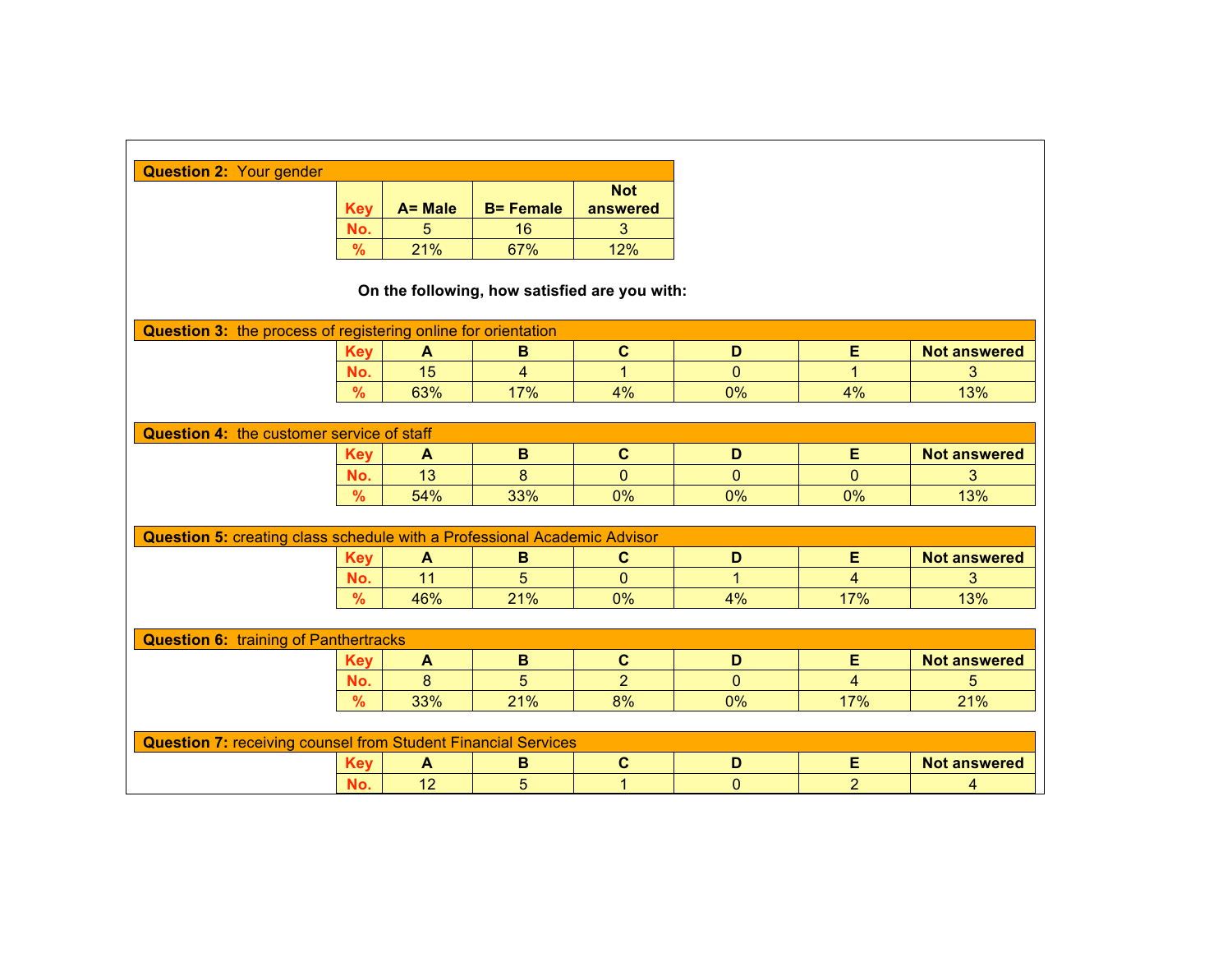|                                                                         | $\%$          | 50%              | 21%            | 4%             | 0%             | 8%             | 17%                 |
|-------------------------------------------------------------------------|---------------|------------------|----------------|----------------|----------------|----------------|---------------------|
|                                                                         |               |                  |                |                |                |                |                     |
| Question 8: the process of obtaining your picture ID                    |               |                  |                |                |                |                |                     |
|                                                                         | <b>Key</b>    | $\mathbf{A}$     | $\, {\bf B}$   | $\mathbf{C}$   | D              | E              | <b>Not answered</b> |
|                                                                         | No.           | 14               | 5              | $\overline{0}$ | $\Omega$       | 1              | 4                   |
|                                                                         | $\frac{9}{6}$ | 58%              | 21%            | 0%             | 0%             | 4%             | 17%                 |
|                                                                         |               |                  |                |                |                |                |                     |
| <b>Question 9: time allotted for each session's rotation</b>            |               |                  |                |                |                |                |                     |
|                                                                         | <b>Key</b>    | A                | $\mathbf B$    | $\mathbf{C}$   | D              | E              | <b>Not answered</b> |
|                                                                         | No.           | 12               | 5              | $\mathbf{0}$   | $\mathbf 1$    | $\overline{2}$ | 4                   |
|                                                                         | $\frac{9}{6}$ | 50%              | 21%            | 0%             | 4%             | 8%             | 17%                 |
|                                                                         |               |                  |                |                |                |                |                     |
| Question 10: the length of today's program                              |               |                  |                |                |                |                |                     |
|                                                                         | <b>Key</b>    | A                | $\mathbf B$    | $\mathbf{C}$   | D              | E              | <b>Not answered</b> |
|                                                                         | No.           | 14               | $\overline{2}$ | $\overline{4}$ | $\Omega$       | $\overline{0}$ | $\overline{4}$      |
|                                                                         | $\frac{9}{6}$ | 58%              | 8%             | 17%            | 0%             | 0%             | 17%                 |
|                                                                         |               |                  |                |                |                |                |                     |
| <b>Question 11: the Transfer Student Evaluation Review</b>              |               |                  |                |                |                |                |                     |
|                                                                         | <b>Key</b>    | A                | B              | $\mathbf{C}$   | D              | E              | <b>Not answered</b> |
|                                                                         | No.           | 12               | $\overline{4}$ | $\mathbf{0}$   | $\mathbf{0}$   | $\overline{2}$ | 6                   |
|                                                                         | $\frac{9}{6}$ | 50%              | 17%            | 0%             | 0%             | 8%             | 25%                 |
|                                                                         |               |                  |                |                |                |                |                     |
| <b>Question 12: Student Organizations &amp; Activities Presentation</b> |               |                  |                |                |                |                |                     |
|                                                                         | <b>Key</b>    | $\blacktriangle$ | $\mathbf B$    | $\mathbf{C}$   | D              | Е              | <b>Not answered</b> |
|                                                                         | No.           | 12               | $\overline{4}$ | $\mathbf{0}$   | $\overline{0}$ | $\overline{2}$ | 6                   |
|                                                                         | $\frac{9}{6}$ | 50%              | 17%            | 0%             | 0%             | 8%             | 25%                 |
|                                                                         |               |                  |                |                |                |                |                     |
| <b>Question 13: the Career Services Presentation</b>                    |               |                  |                |                |                |                |                     |
|                                                                         | <b>Key</b>    | A                | $\mathbf B$    | $\mathbf{C}$   | D              | E              | <b>Not answered</b> |
|                                                                         | No.           | 11               | $\overline{4}$ | $\mathbf{0}$   | $\overline{0}$ | $\overline{2}$ | $\overline{7}$      |
|                                                                         | $\%$          | 46%              | 17%            | 0%             | 0%             | 8%             | 29%                 |
|                                                                         |               |                  |                |                |                |                |                     |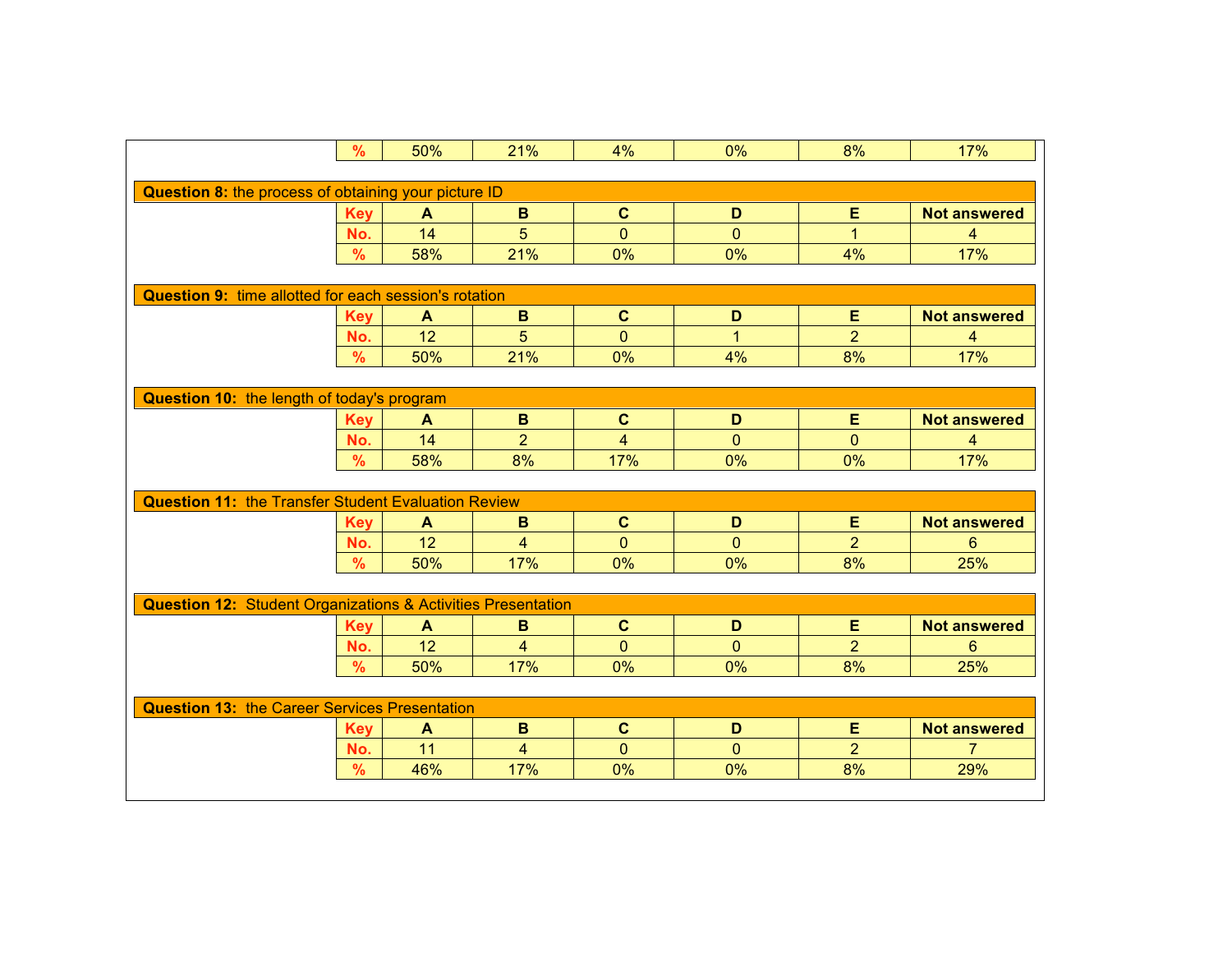| <b>Question 14: the Auxiliary Services Presentation</b>                |               |                  |                               |                |                |                |                     |  |
|------------------------------------------------------------------------|---------------|------------------|-------------------------------|----------------|----------------|----------------|---------------------|--|
|                                                                        | <b>Key</b>    | $\mathbf{A}$     | B                             | $\mathbf{C}$   | D              | E              | <b>Not answered</b> |  |
|                                                                        | No.           | 12               | $\overline{4}$                | $\overline{0}$ | $\overline{0}$ | $\overline{2}$ | 6                   |  |
|                                                                        | %             | 50%              | 17%                           | 0%             | 0%             | 8%             | 25%                 |  |
|                                                                        |               |                  |                               |                |                |                |                     |  |
| <b>Question 15: the Registrar's and Treasury Services Presentation</b> |               |                  |                               |                |                |                |                     |  |
|                                                                        | <b>Key</b>    | $\blacktriangle$ | $\, {\bf B}$                  | $\mathbf c$    | D              | E              | <b>Not answered</b> |  |
|                                                                        | No.           | 13               | 3                             | $\mathbf{0}$   | $\Omega$       | $\overline{2}$ | 6                   |  |
|                                                                        | $\%$          | 54%              | 13%                           | 0%             | $0\%$          | 8%             | 25%                 |  |
|                                                                        |               |                  |                               |                |                |                |                     |  |
| <b>Question 16: the ROTC Scholarship Presentation</b>                  |               |                  |                               |                |                |                |                     |  |
|                                                                        | <b>Key</b>    | $\mathbf{A}$     | $\mathbf B$                   | $\mathbf{C}$   | D              | E              | <b>Not answered</b> |  |
|                                                                        | No.           | 9                | $\overline{2}$                | $\mathbf{1}$   | $\overline{0}$ | 5              | $\overline{7}$      |  |
|                                                                        | $\%$          | 38%              | 8%                            | 4%             | 0%             | 21%            | 29%                 |  |
|                                                                        |               |                  |                               |                |                |                |                     |  |
| <b>Question 17: the Library Access Presentation</b>                    |               |                  |                               |                |                |                |                     |  |
|                                                                        | <b>Key</b>    | $\mathbf{A}$     | $\mathbf B$                   | $\mathbf{C}$   | D              | E              | <b>Not answered</b> |  |
|                                                                        | No.           | 13               | 3                             | $\Omega$       | $\Omega$       | 1              | 7                   |  |
|                                                                        | $\frac{9}{6}$ | 54%              | 13%                           | 0%             | $0\%$          | 4%             | 29%                 |  |
|                                                                        |               |                  |                               |                |                |                |                     |  |
|                                                                        |               |                  | <b>Consolidated Responses</b> |                |                |                |                     |  |
|                                                                        |               |                  |                               |                |                |                |                     |  |
|                                                                        |               |                  |                               |                |                |                |                     |  |
| <b>Question 3:</b>                                                     |               |                  | <b>Percentage</b>             |                |                |                |                     |  |
| <b>Satisfied &amp; Very</b><br><b>Satisfied</b>                        |               |                  | 79%                           |                |                |                |                     |  |
| <b>Dissatisfied &amp; Very</b>                                         |               |                  |                               |                |                |                |                     |  |
| <b>Dissatisfied</b>                                                    |               |                  | 4%                            |                |                |                |                     |  |
| <b>Not Applicable &amp; Not</b>                                        |               |                  |                               |                |                |                |                     |  |
| <b>Answered</b>                                                        |               |                  | 17%                           |                |                |                |                     |  |
|                                                                        |               |                  |                               |                |                |                |                     |  |
| <b>Question 4:</b>                                                     |               |                  | <b>Percentage</b>             |                |                |                |                     |  |
| <b>Satisfied &amp; Very</b>                                            |               |                  |                               |                |                |                |                     |  |

**Satisfied** 88%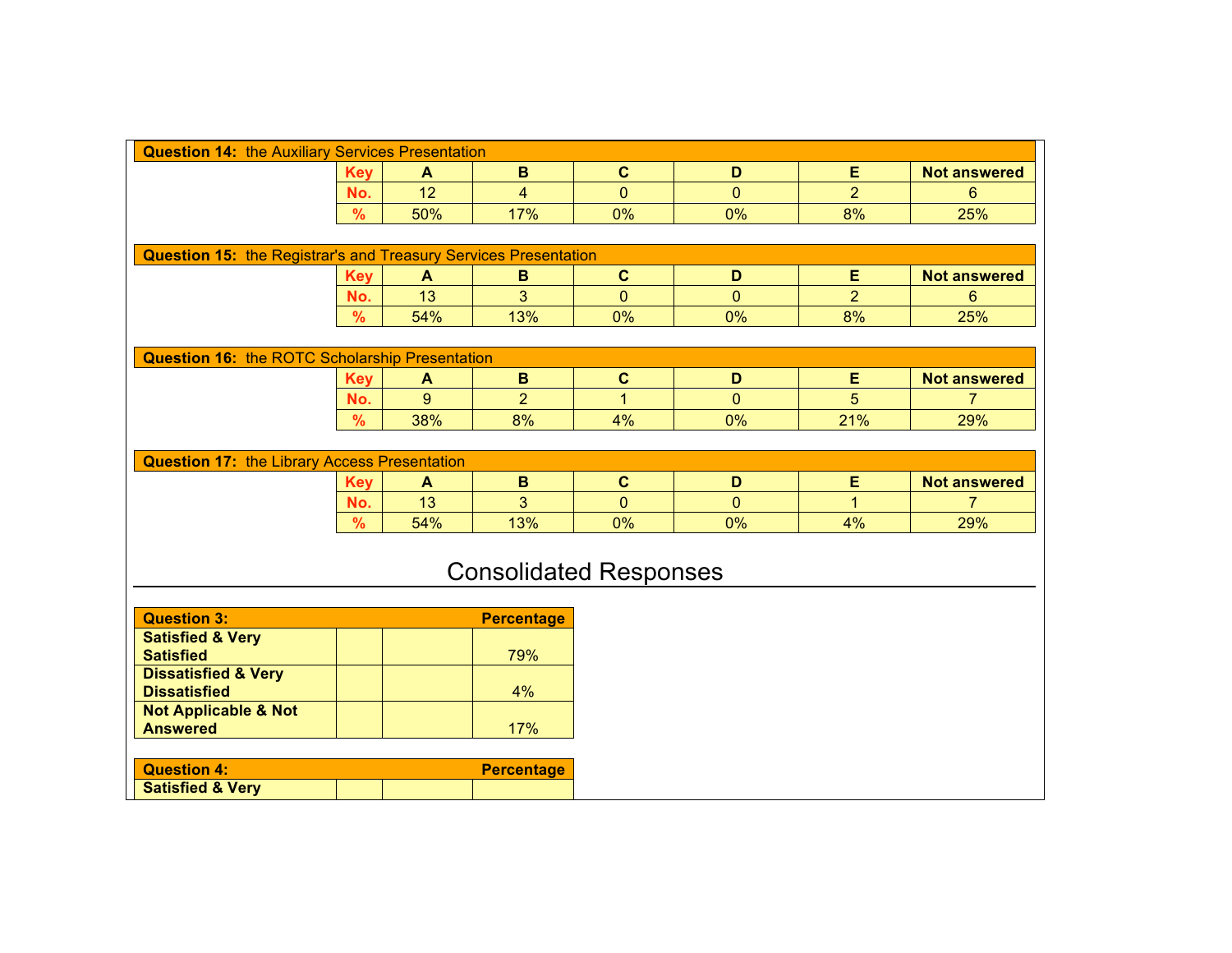| <b>Satisfied</b>                |  |       |
|---------------------------------|--|-------|
| <b>Dissatisfied &amp; Very</b>  |  |       |
| <b>Dissatisfied</b>             |  | $0\%$ |
| <b>Not Applicable &amp; Not</b> |  |       |
| <b>Answered</b>                 |  | 13%   |

| <b>Question 5:</b>              | <b>Percentage</b> |
|---------------------------------|-------------------|
| <b>Satisfied &amp; Very</b>     |                   |
| <b>Satisfied</b>                | 67%               |
| <b>Dissatisfied &amp; Very</b>  |                   |
| <b>Dissatisfied</b>             | 4%                |
| <b>Not Applicable &amp; Not</b> |                   |
| <b>Answered</b>                 | 29%               |

| <b>Question 6:</b>              | <b>Percentage</b> |
|---------------------------------|-------------------|
| <b>Satisfied &amp; Very</b>     |                   |
| <b>Satisfied</b>                | 54%               |
| <b>Dissatisfied &amp; Very</b>  |                   |
| <b>Dissatisfied</b>             | 8%                |
| <b>Not Applicable &amp; Not</b> |                   |
| <b>Answered</b>                 | 38%               |

| <b>Question 7:</b>              | <b>Percentage</b> |
|---------------------------------|-------------------|
| <b>Satisfied &amp; Very</b>     |                   |
| <b>Satisfied</b>                | 71%               |
| <b>Dissatisfied &amp; Very</b>  |                   |
| <b>Dissatisfied</b>             | $4\%$             |
| <b>Not Applicable &amp; Not</b> |                   |
| <b>Answered</b>                 | 25%               |

| <b>Question 8:</b>             | <b>Percentage</b> |
|--------------------------------|-------------------|
| <b>Satisfied &amp; Very</b>    |                   |
| <b>Satisfied</b>               | 79%               |
| <b>Dissatisfied &amp; Very</b> |                   |
| <b>Dissatisfied</b>            | 0%                |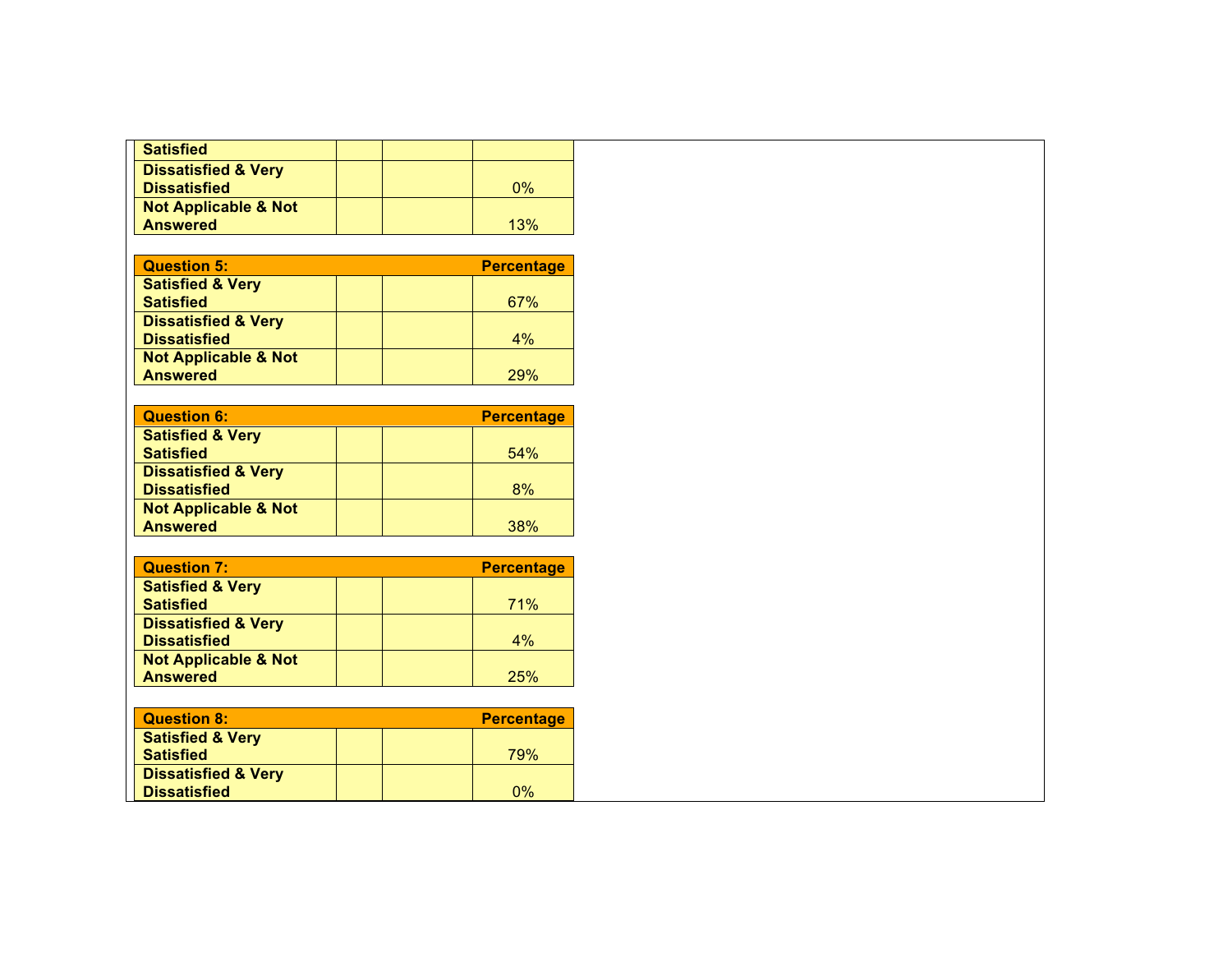| <b>Not Applicable &amp; Not</b>                    |  |                   |
|----------------------------------------------------|--|-------------------|
| <b>Answered</b>                                    |  | 21%               |
|                                                    |  |                   |
| <b>Question 9:</b>                                 |  | <b>Percentage</b> |
| <b>Satisfied &amp; Very</b>                        |  |                   |
| <b>Satisfied</b>                                   |  | 71%               |
| <b>Dissatisfied &amp; Very</b>                     |  |                   |
| <b>Dissatisfied</b>                                |  | 4%                |
| <b>Not Applicable &amp; Not</b>                    |  |                   |
| <b>Answered</b>                                    |  | 25%               |
|                                                    |  |                   |
| <b>Question 10:</b>                                |  | <b>Percentage</b> |
| <b>Satisfied &amp; Very</b>                        |  |                   |
| <b>Satisfied</b>                                   |  | 67%               |
| <b>Dissatisfied &amp; Very</b>                     |  |                   |
| <b>Dissatisfied</b>                                |  | 17%               |
| <b>Not Applicable &amp; Not</b>                    |  |                   |
| <b>Answered</b>                                    |  | 17%               |
|                                                    |  |                   |
| <b>Question 11:</b>                                |  | <b>Percentage</b> |
|                                                    |  |                   |
| <b>Satisfied &amp; Very</b>                        |  |                   |
| <b>Satisfied</b>                                   |  | 67%               |
| <b>Dissatisfied &amp; Very</b>                     |  |                   |
| <b>Dissatisfied</b>                                |  | $0\%$             |
| <b>Not Applicable &amp; Not</b>                    |  |                   |
| <b>Answered</b>                                    |  | 33%               |
|                                                    |  |                   |
| <b>Question 12:</b>                                |  | <b>Percentage</b> |
| <b>Satisfied &amp; Very</b>                        |  |                   |
| <b>Satisfied</b>                                   |  | 67%               |
| <b>Dissatisfied &amp; Very</b>                     |  |                   |
| <b>Dissatisfied</b>                                |  | $0\%$             |
| <b>Not Applicable &amp; Not</b><br><b>Answered</b> |  | 33%               |